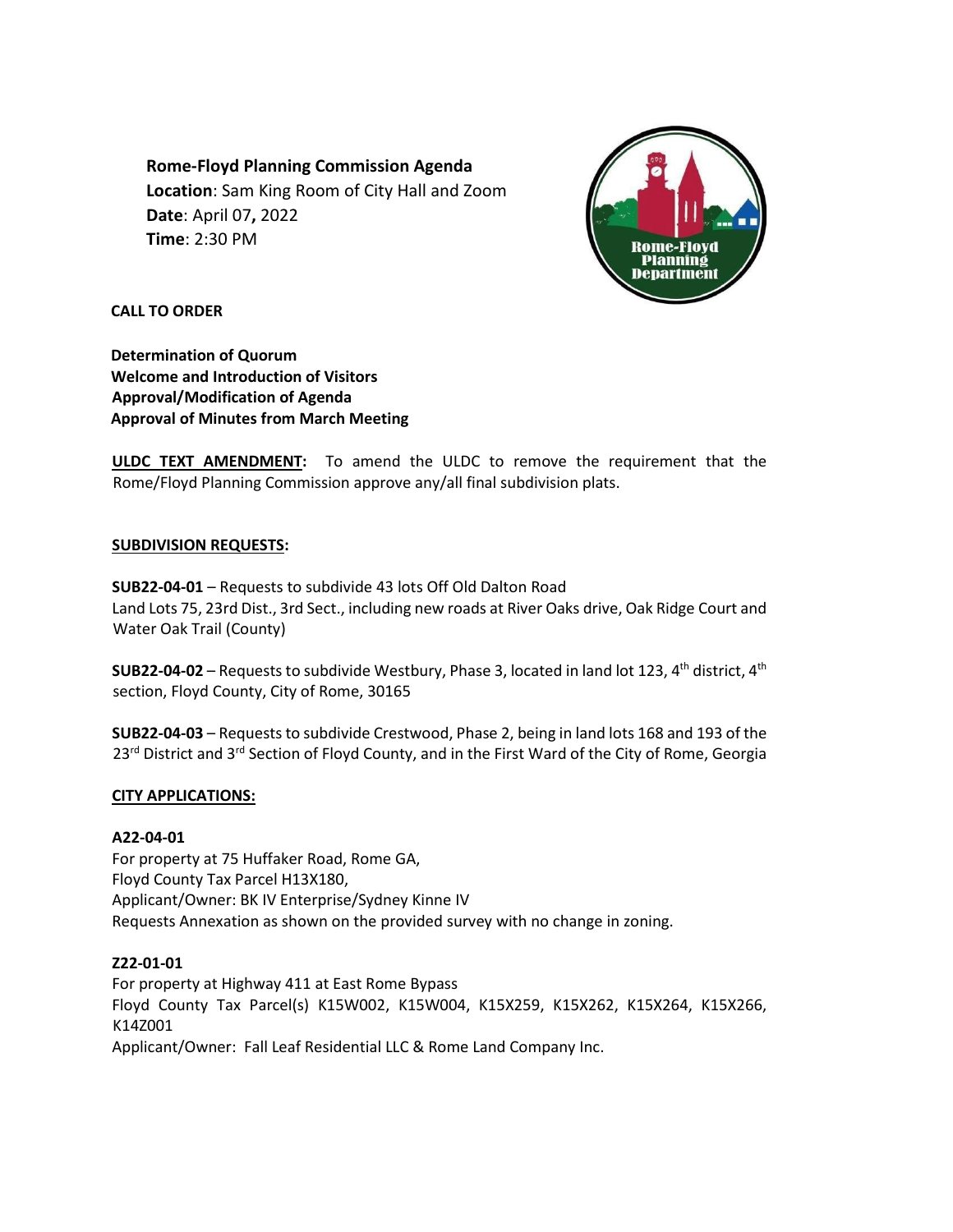Requests rezoning from Suburban Residential (S-R) & Community Commercial (C-C) to Multi-Family Residential (M-R) **Z22-03-05**  For property at 0 Dodd Blvd, The portions of Floyd County Tax Parcels K15X027, K15X021, J15W456, J15W455, as shown on the site plan,

Applicant/owner First National Community Bank/Randall Shields

# **Z22-04-01**

For property at 0 Division Street, Floyd County Tax Parcel I13Z031, Applicant/Owner: Mark Brewster/Fairbanks Company Requests rezoning from Heavy Industrial (H-I) to Light Industrial (L-I) for the portion of the property shown on the provided plat.

# **Z22-04-06**

For property at 145 John Davenport Drive, Floyd County Tax Parcel I13Z094A, I13Z094, I13Z093 Applicant/Owner: Charles Hardin/Crew Investments, Inc. Requests rezoning from Community Commercial (CC) to Light Industrial (LI).

## **Z22-04-08**

For property at 0 Division Street and 100 Marble Way Floyd County Tax Parcels I13X016, I13X015 and I13X017, as shown on the provided plat Applicant/Owner: Rome Floyd County Development Authority Requests rezoning from Office Institutional (O-I) to Heavy Industrial (H-I).

The Rome City Commission will conduct a Public Hearing on **Monday, April 25, 2022**, at 6:30 PM in the Commission Chambers, top Floor, Rome City Hall, 601 Broad St., Rome, GA 30161, or as otherwise directed by the Rome City Commission, pursuant to any applicable law or order by state, federal, or local authorities, to act on the recommendations made by the Planning Commission. The meetings are open to the public. All documents are available for public review.

#### **FLOYD COUNTY APPLICATIONS**:

#### **Z22-04-02**

For property at 0 Lombardy Way and 0 Milco Place, Floyd County Tax Parcel J15X386 and J15X385, Applicant/Owner: Larry Ashley Requests rezoning from High Density Traditional Residential (HTR) to Heavy Commercial (H-C).

#### **SUP22-04-01, Z22-04-03**

For property at 125 Davis Road,